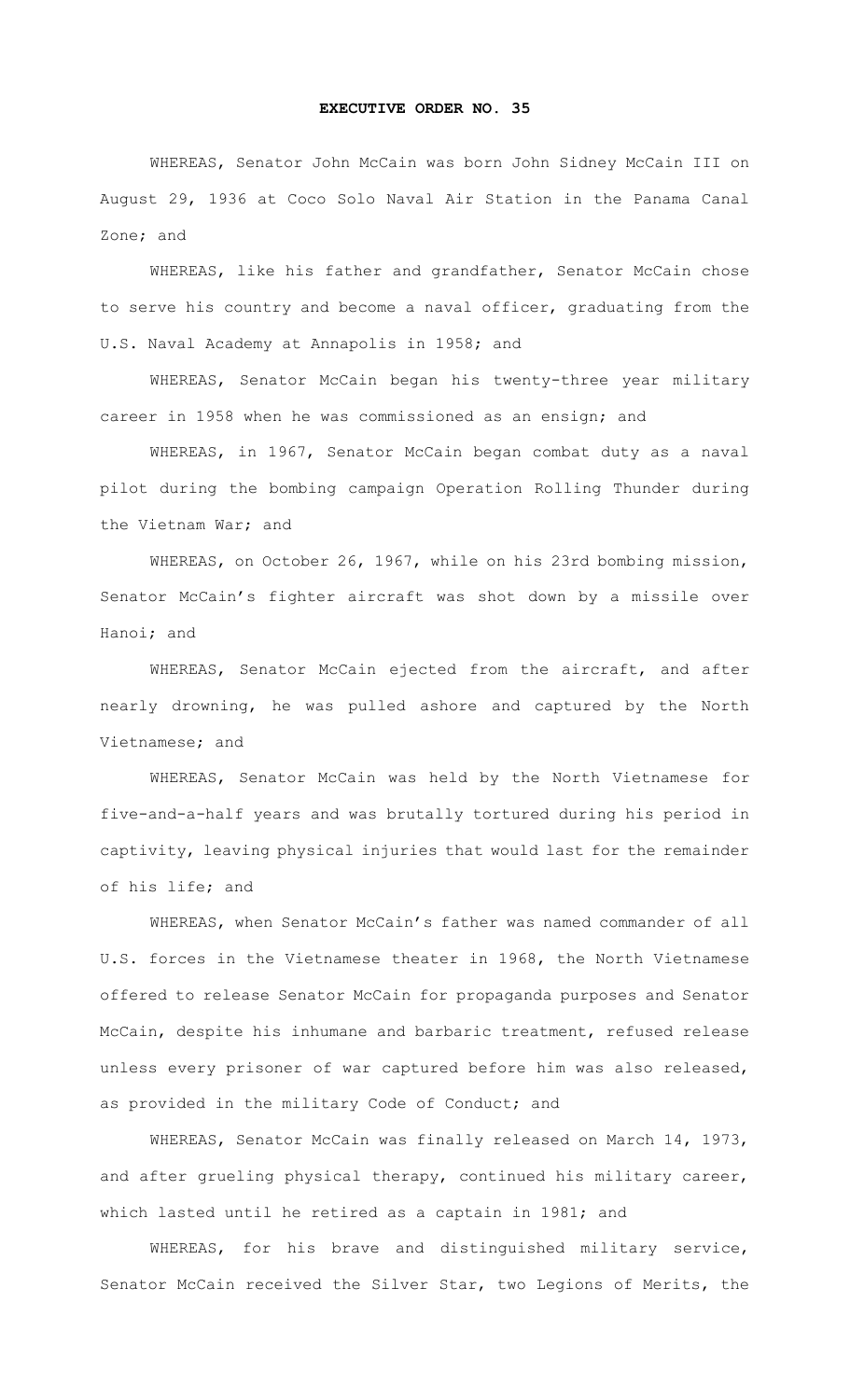Distinguished Flying Cross, three Bronze Stars, two Purple Hearts, two Navy and Marine Corps Commendation Medals, and the Prisoner of War Medal; and

WHEREAS, Senator McCain began his political career in 1982, when he was elected to represent Arizona's 1st congressional district in the U.S. House of Representatives; and

WHEREAS, Senator McCain served two terms in the U.S. House of Representatives before being elected in 1986 to represent Arizona in the U.S. Senate, where he would serve for over thirty-one years; and

WHEREAS, Senator McCain worked with Senator John Kerry on the Senate Select Committee on POW/MIA Affairs to investigate whether any U.S. service personnel remained in captivity from the Vietnam War, and later helped normalize diplomatic relations with Vietnam; and

WHEREAS, Senator McCain earned a reputation in the Senate as a maverick, working across the aisle with Democrats on issues such as campaign finance reform and anti-smoking legislation; and

WHEREAS, Senator McCain launched his first bid for the presidency in the 2000 election, where, despite being vastly outspent, he won the New Hampshire Republican primary and primaries in six other states before succumbing to then-Texas Governor George W. Bush; and

WHEREAS, returning to the Senate, Senator McCain continued to be an independent voice, opposing tax cuts that favored the wealthy, passing landmark campaign finance reform legislation, supporting a cap-and-trade system, leading the fight for comprehensive immigration reform, and shaping national security policy in the war on terrorism, including passing an amendment to ban inhumane treatment of prisoners; and

WHEREAS, Senator McCain again declared his candidacy for president in the 2008 election, and this time prevailed over a crowded primary field and won the Republican nomination; and

 $\mathcal{P}$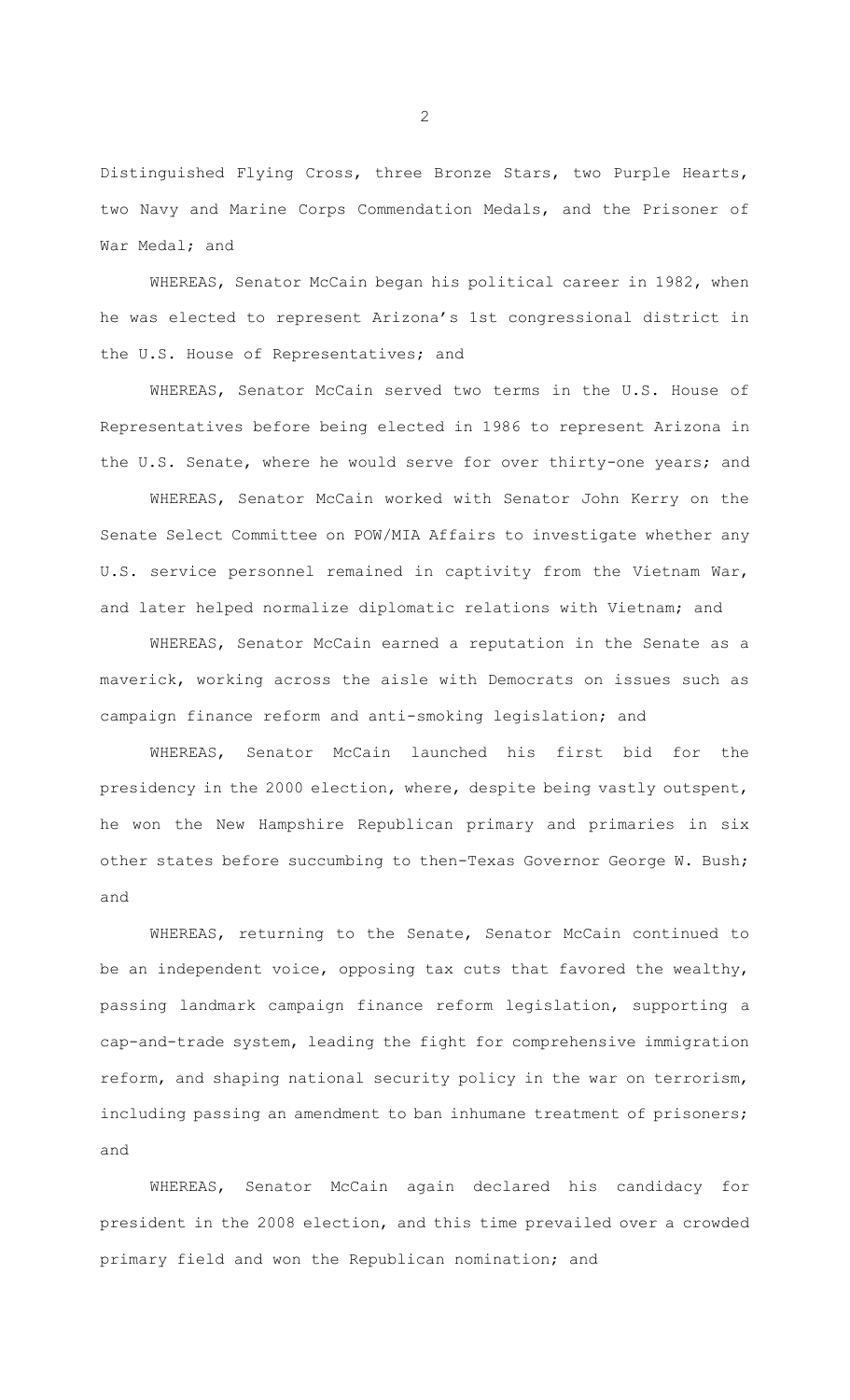WHEREAS, while Senator McCain was defeated in the general election by then-Illinois Senator Barack Obama, Senator McCain campaigned with remarkable civility, including several memorable moments where he publicly rebuffed false conspiracy theories that were being spread about Senator Obama; and

WHEREAS, throughout the Obama administration, Senator McCain continued to play a leading role in national security policy as ranking member and later Chairman of the Senate Armed Services Committee, where he often disagreed with the Obama administration but consistently fought for a strong American role in the world that would support democracy and human rights; and

WHEREAS, during this time, I served as the U.S. Ambassador to Germany and had the privilege both to get to know Senator McCain and to witness firsthand his commitment to Transatlantic partnerships between the United States and Europe; and

WHEREAS, after being diagnosed with brain cancer, Senator McCain returned to the Senate to cast the deciding vote against a proposed repeal of the Patient Protection and Affordable Care Act; and

WHEREAS, on August 25, 2018, after sixty years of tireless and dedicated service to his country, Senator McCain passed away at the age of 81; and

WHEREAS, Senator McCain leaves behind his wife Cindy of thirtyeight years, and his seven children, including his daughter Meghan, who has become a noted public figure in her own right; and

WHEREAS, Senator McCain is and always will be an American hero, one who displayed unthinkable physical courage in the face of unimaginable cruelty, and who was guided by a continuous and neverending commitment to serving the greater good; and

WHEREAS, Senator McCain's lifetime of service will forever be an inspiration to the country that he loved and the world that he helped shape; and

3